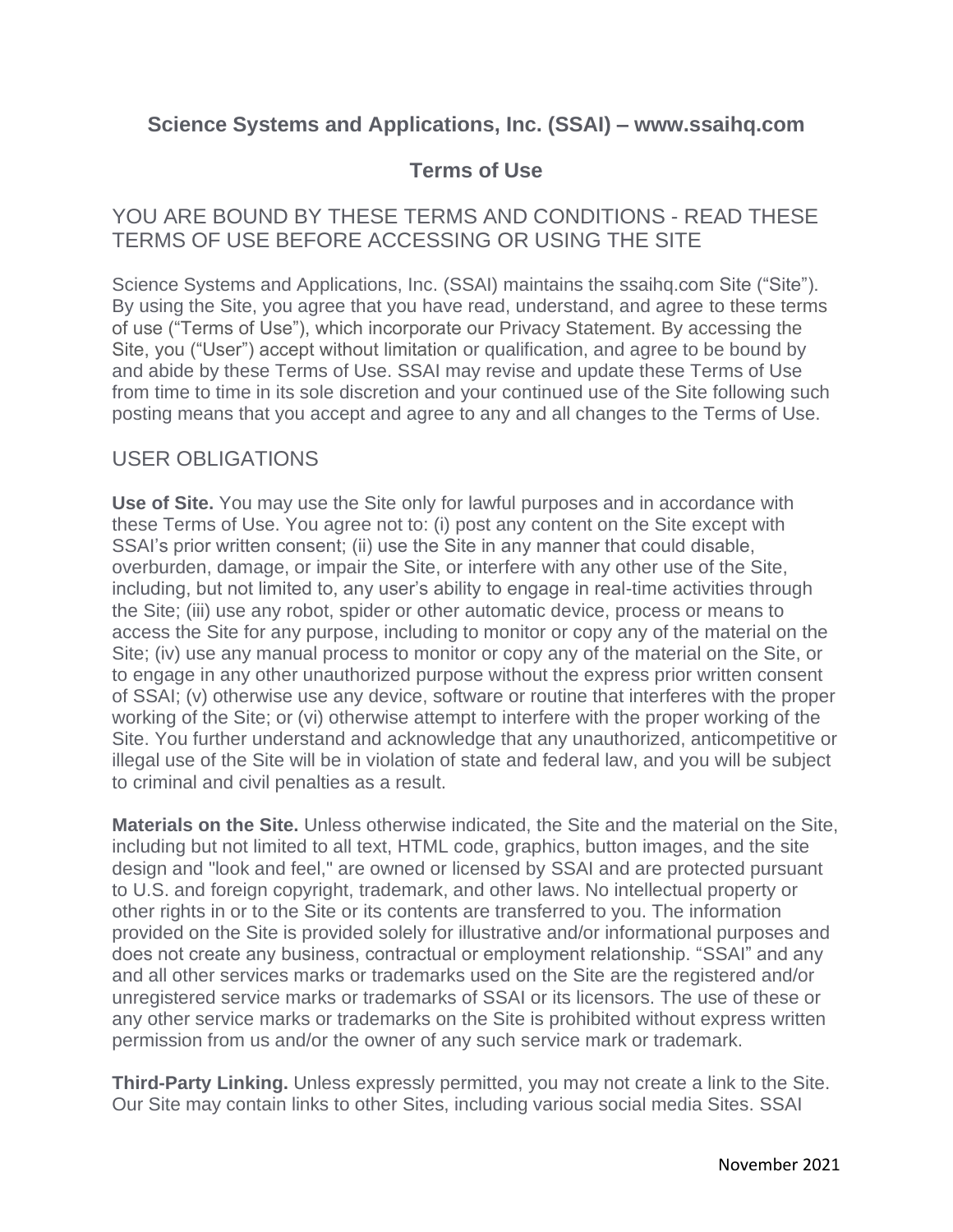does not regularly review materials on sites linked to from the Site and does not necessarily endorse the materials appearing on any sites linked to or from the Site. SSAI assumes no responsibility for the content or the policies and practices of such other sites. We encourage you to be aware when you leave the Site and to read the privacy policies of any other site that you visit.

#### NO WARRANTY, DISCLAIMER OF WARRANTY; LIMITATION OF LIABILITY; and INDEMNITY

THE MATERIAL ON THE SITE IS PROVIDED 'AS IS' AND 'AS AVAILABLE' AND IS WITHOUT WARRANTY OF ANY KIND. SSAI DISCLAIMS ALL WARRANTIES, EXPRESS OR IMPLIED, INCLUDING WITHOUT LIMITATION, THE IMPLIED WARRANTIES OF TITLE, NON-INFRINGEMENT, MERCHANTABILITY AND FITNESS FOR A PARTICULAR PURPOSE, WITH RESPECT TO THE SITE AND THE MATERIAL ON THE SITE. SSAI ALSO MAKES NO REPRESENTATIONS OR WARRANTIES AS TO WHETHER THE INFORMATION ACCESSIBLE ON THE SITE IS ACCURATE, COMPLETE, OR CURRENT. SSAI MAKES NO REPRESENTATION THAT MATERIALS IN THE SITE ARE LEGALLY ACCESSIBLE FROM ANY PARTICULAR LOCATION AND ACCESS TO THEM FROM TERRITORIES WHERE THEIR CONTENTS ARE ILLEGAL IS PROHIBITED. SSAI ALSO ASSUMES NO RESPONSIBILITY, AND SHALL NOT BE LIABLE FOR, ANY DAMAGES TO, OR VIRUSES THAT MAY INFECT, COMPUTER EQUIPMENT OR OTHER PROPERTY ON ACCOUNT OF ACCESS TO, USE OF, OR BROWSING IN THE SITE OR DOWNLOADING OF ANY MATERIALS, DATA, TEXT, IMAGES, VIDEO, OR AUDIO FROM THE SITE. THIS DISCLAIMER OF LIABILITY APPLIES TO ANY DAMAGES OR INJURY CAUSED BY ANY FAILURE OF PERFORMANCE, ERROR, OMISSION, INTERRUPTION, DELETION, DEFECT, DELAY IN OPERATION OR TRANSMISSION, COMPUTER VIRUS, COMMUNICATION LINE FAILURE, THEFT OR DESTRUCTION OR UNAUTHORIZED ACCESS TO, ALTERATION OF, OR USE OF THE SITE, WHETHER FOR BREACH OF CONTRACT, TORTIOUS BEHAVIOR, NEGLIGENCE, OR UNDER ANY OTHER CAUSE OF ACTION. TO THE FULLEST EXTENT PERMITTED BY APPLICABLE LAWS, IN NO EVENT SHALL SSAI BE LIABLE FOR ANY DAMAGES OF ANY KIND OR CHARACTER, INCLUDING WITHOUT LIMITATION ANY COMPENSATORY, INCIDENTAL, DIRECT, INDIRECT, SPECIAL, PUNITIVE, OR CONSEQUENTIAL DAMAGES, LOSS OF USE, LOSS OF DATA, LOSS OF INCOME OR PROFIT, LOSS OF OR DAMAGE TO PROPERTY, CLAIMS OF THIRD PARTIES, OR OTHER LOSSES OF ANY KIND OR CHARACTER, EVEN IF SSAI HAS BEEN ADVISED OF THE POSSIBILITY OF SUCH DAMAGES OR LOSSES, ARISING OUT OF OR IN CONNECTION WITH THE SITE OR THE CONTENTS OF THE SITE. CERTAIN STATE LAWS MAY NOT PERMIT LIMITATIONS ON IMPLIED WARRANTIES OR THE EXCLUSION OR LIMITATION OF CERTAIN TYPES OF DAMAGES, AND THUS SOME OR ALL OF THE DISCLAIMERS, EXCLUSIONS, OR LIMITATIONS ABOVE MAY NOT APPLY TO YOU.